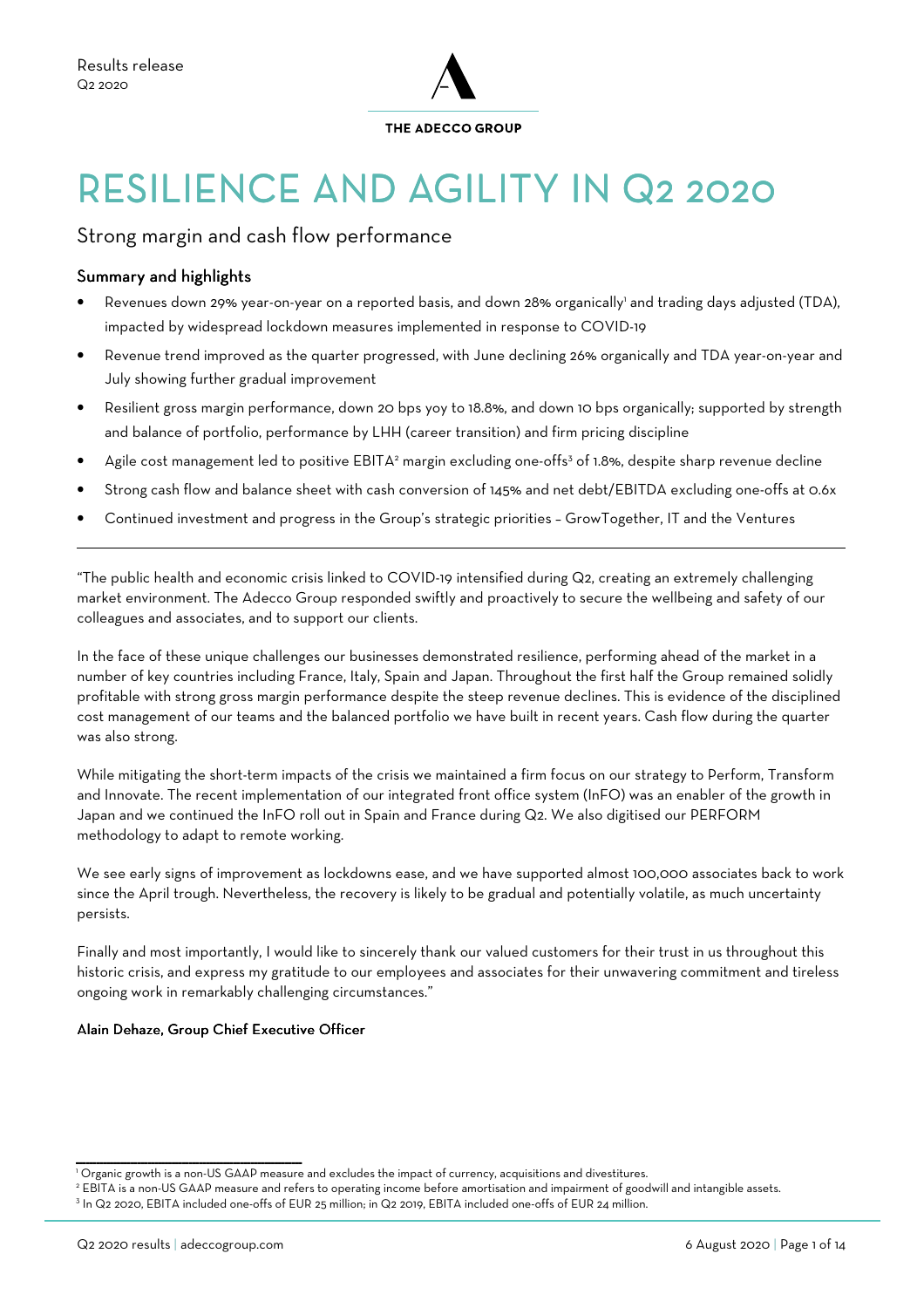

## Key figures overview

|                                                    |         | Change % |             |             |                |         | Change %    |             |
|----------------------------------------------------|---------|----------|-------------|-------------|----------------|---------|-------------|-------------|
| <b>EUR</b> millions unless stated                  | Q2 2020 | Q2 2019  | Reported    | Organic     | <b>HY 2020</b> | HY 2019 | Reported    | Organic     |
| Summary of income                                  |         |          |             |             |                |         |             |             |
| statement information                              |         |          |             |             |                |         |             |             |
| Revenues                                           | 4,181   | 5,923    | $-29%$      | $-28%^{4}$  | 9,320          | 11,568  | $-19%$      | $-18%^{4}$  |
| Gross profit                                       | 786     | 1,128    | $-30%$      | $-28%$      | 1,780          | 2,208   | $-19%$      | $-18%$      |
| EBITA excluding one-offs                           | 75      | 265      | $-72%$      | $-70%$      | 229            | 491     | $-53%$      | $-50%$      |
| <b>EBITA</b>                                       | 50      | 241      | $-79%$      | $-78%$      | 186            | 462     | $-60%$      | $-57%$      |
| Net income/(loss) attributable to                  |         |          |             |             |                |         |             |             |
| Adecco Group shareholders                          | 21      | 159      | $-87%$      |             | (327)          | 292     | n.m.        |             |
| Diluted EPS (EUR)                                  | O.13    | O.98     | n.m.        |             | (2.01)         | 1.8O    | n.m.        |             |
| Gross margin                                       | 18.8%   | 19.0%    | $(2O)$ bps  | $(10)$ bps  | 19.1%          | 19.1%   | O bps       | 10 bps      |
| EBITA margin excluding one-offs                    | 1.8%    | 4.5%     | $(27O)$ bps | $(25O)$ bps | 2.5%           | 4.2%    | $(17O)$ bps | $(16O)$ bps |
| EBITA margin                                       | 1.2%    | 4.1%     | $(290)$ bps | $(27O)$ bps | 2.0%           | 4.0%    | $(200)$ bps | $(18O)$ bps |
|                                                    |         |          |             |             |                |         |             |             |
| Summary of cash flow<br>and net debt information   |         |          |             |             |                |         |             |             |
|                                                    |         |          |             |             |                |         |             |             |
| Free cash flow <sup>5</sup> before interest        |         |          |             |             |                |         |             |             |
| and tax paid (FCFBIT)                              | 470     | 194      |             |             | 559            | 385     |             |             |
| Free cash flow (FCF)                               | 311     | 115      |             |             | 341            | 248     |             |             |
| Net debt <sup>6</sup>                              | 519     | 1,381    |             |             | 519            | 1,381   |             |             |
| Days sales outstanding                             | 54      | 52       |             |             | 54             | 52      |             |             |
| Cash conversion <sup>7</sup>                       | 145%    | 84%      |             |             | 145%           | 84%     |             |             |
| Net debt to EBITDA <sup>8</sup> excluding one-offs | O.6x    | 1.2x     |             |             | O.6x           | 1.2x    |             |             |

<sup>4</sup>In Q2 2020, organic and trading days adjusted (TDA) revenues declined by 28%. In HY 2020, organic revenue declined by 18%, or by 19% TDA. <sup>5</sup> Free cash flow is a non-US GAAP measure and comprises cash flows from operating activities less capital expenditures.

<sup>6</sup> Net debt is a non-US GAAP measure and comprises short-term and long-term debt less cash and cash equivalents and short-term investments. <sup>7</sup> Cash conversion is a non-US GAAP measure and is calculated as last 4 quarters of FCFBIT divided by last 4 quarters of EBITA excluding one-offs. <sup>8</sup> Net debt to EBITDA is a non-US GAAP measure and is calculated as net debt at period end divided by last 4 quarters of EBITA excluding one-offs plus depreciation.

## Q2 2020 financial performance

#### Group performance overview

Revenues in Q2 2020 declined by 28% year-on-year, organically and trading days adjusted (TDA), as a result of the lockdown measures put in place globally to contain the COVID-19 pandemic. The rate of revenue decline reached a trough in April, at -33% organically and TDA – somewhat better than initially expected. The trend improved through the quarter, with June at -26% organically and TDA and July showing further gradual improvement. Developments by geography broadly mirrored the progression of the pandemic. Permanent placement revenues were most impacted, down 45% organically, while counter-cyclical career transition was resilient, with organic growth of 2%.

Gross margin was 18.8%, a decrease of only 10 bps year-on-year organically, thanks to the strength and diversity of the Group's portfolio. EBITA margin excluding one-offs was 1.8%, down 250 bps organically, with agile cost management partly mitigating the significant decline in revenues. Cash flow was strong, with cash conversion at 145% and free cash flow of EUR 311 million. Certain tax and social security payments that were deferred in Q1 2020 were accelerated during the quarter as the trading environment improved: the net effect being an outflow of EUR 31 million in Q2 2020.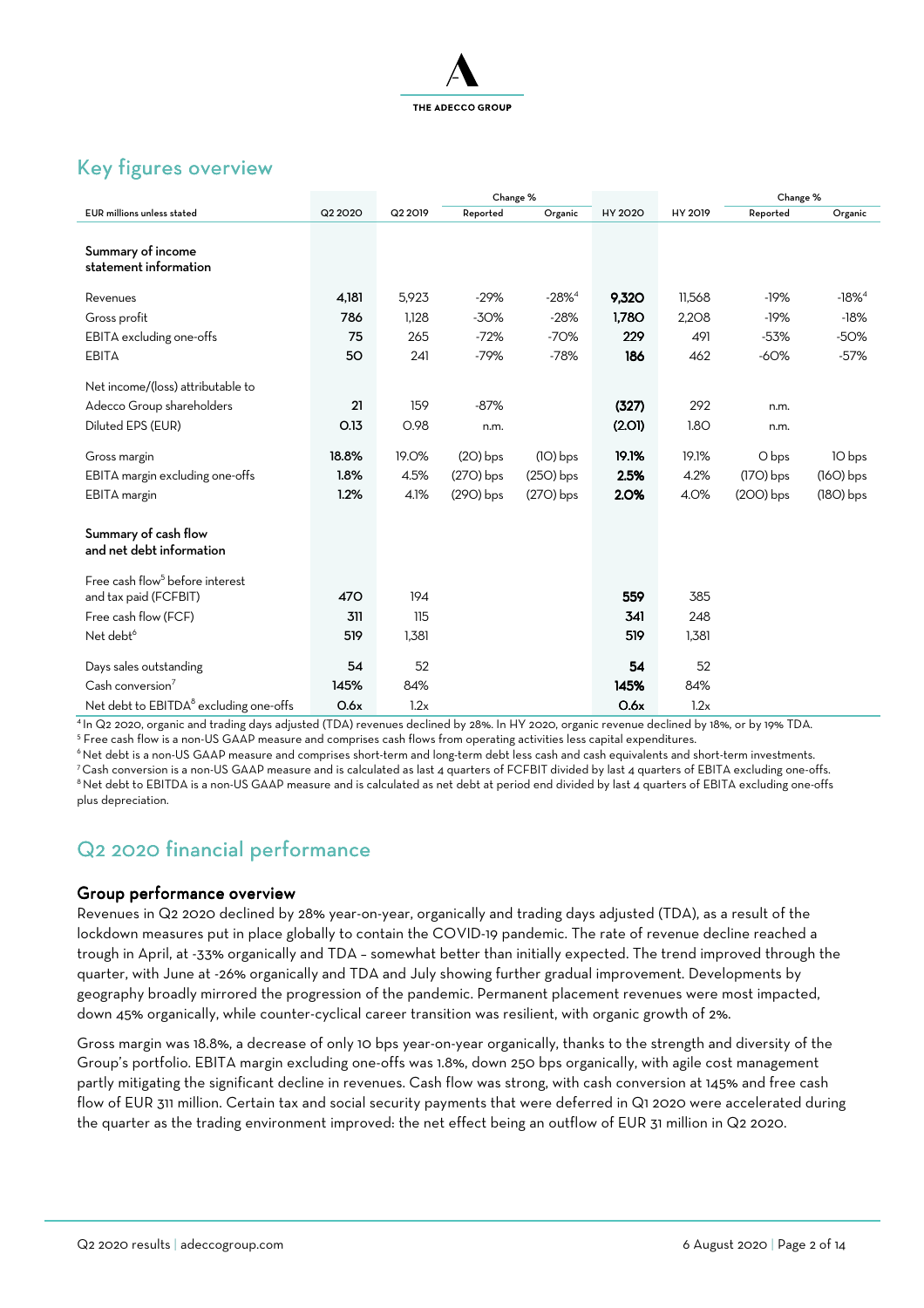

#### Revenues Revenues

Q2 2020 revenues were EUR 4,181 million, down 29% year-on-year on a reported basis and down 28% on an organic and trading days adjusted basis. Currency movements and the number of working days both had a limited and offsetting impact, while divestments had a negative impact of approximately 1.5%.

By service line: temporary staffing revenues declined by 30% to EUR 3,534 million; permanent placement revenues declined by 45% to EUR 84 million; revenues from career transition were up 2% to EUR 89 million; and revenues in outsourcing and other activities were down 8% to EUR 474 million. By brand: Workforce Solutions (Adecco brand) revenues declined 30%; Professional Solutions were down 23%, including Modis down 11%, Badenoch + Clark/Spring Professional down 29% and Other professional brands down 48%; Talent Solutions and Ventures declined 9%. All compared to the prior year and on an organic basis.

#### Gross Profit

Gross profit was EUR 786 million in Q2 2020, down 30% on a reported basis and down 28% organically. Gross margin was 18.8%, down 20 bps compared to Q2 2019. Currency had a positive impact of 10 bps while acquisitions and divestitures had a negative impact of 20 bps. Therefore, on an organic basis, the gross margin was down 10 bps: positive contributions from career transition (+70 bps) and outsourcing and other activities (+20 bps) mostly compensated for declines in permanent placement (-60 bps) and temporary staffing (-40 bps). The temporary staffing gross margin decline was driven by higher bench costs relating to COVID-19 and negative mix effects, as demand from large and onsite clients (with lower gross margins) declined by less than demand from small and medium clients.

#### Selling, General and Administrative Expenses (SG&A)

SG&A excluding one-offs was EUR 716 million in Q2 2020, down 17% year-on-year on a reported basis and down 16% organically. Average FTE employees were 27,660, a reduction of 19% organically year-on-year in response to the lower level of client demand linked to lockdowns in most countries. The number of branches was reduced by 5% organically year-on-year. Q2 2020 reported SG&A included one-offs of EUR 25 million, comprising restructuring costs of EUR 24 million and acquisition-related costs of EUR 1 million. In Q2 2019, one-offs were EUR 24 million, of which EUR 22 million were restructuring costs and EUR 2 million acquisition-related costs.

#### EBITA

EBITA in Q2 2020 was EUR 50 million, which included EUR 5 million from the Group's FESCO Adecco JV in China. EBITA excluding one-offs was EUR 75 million, down 70% organically. EBITA margin excluding one-offs was 1.8%, down 270 bps year-on-year in reported terms and down 250 bps organically. The conversion ratio of gross profit into EBITA excluding one-offs was 9.6%, down 1,390 bps on a reported basis and down 1,300 bps organically year-on-year.

#### Amortisation of Intangible Assets and Impairment of Goodwill

Amortisation of intangible assets was EUR 21 million, compared to EUR 13 million in Q2 2019.

#### Operating Income/(Loss)

The Group generated an operating income in Q2 2020 of EUR 29 million, compared to EUR 228 million in Q2 2019.

#### Interest Expense and Other Income/(Expenses), net

Interest expense was EUR 7 million in Q2 2020, compared to EUR 10 million in Q2 2019. Other income/(expenses), net was an expense of EUR 5 million, compared to EUR 3 million in Q2 2019.

#### Provision for Income Taxes

In Q2 2020, the effective tax rate excluding discrete events was 13%. Discrete events had a favourable impact on the tax rate of 40%, resulting in a negative effective tax rate (positive impact on net income) of 27% (N.B. the low level of income before taxes in Q2 2020 results in a disproportionate impact on the effective tax rate from discrete items). In Q2 2019, the tax rate excluding discrete events was 32% and there was a positive impact from discrete events of 6%.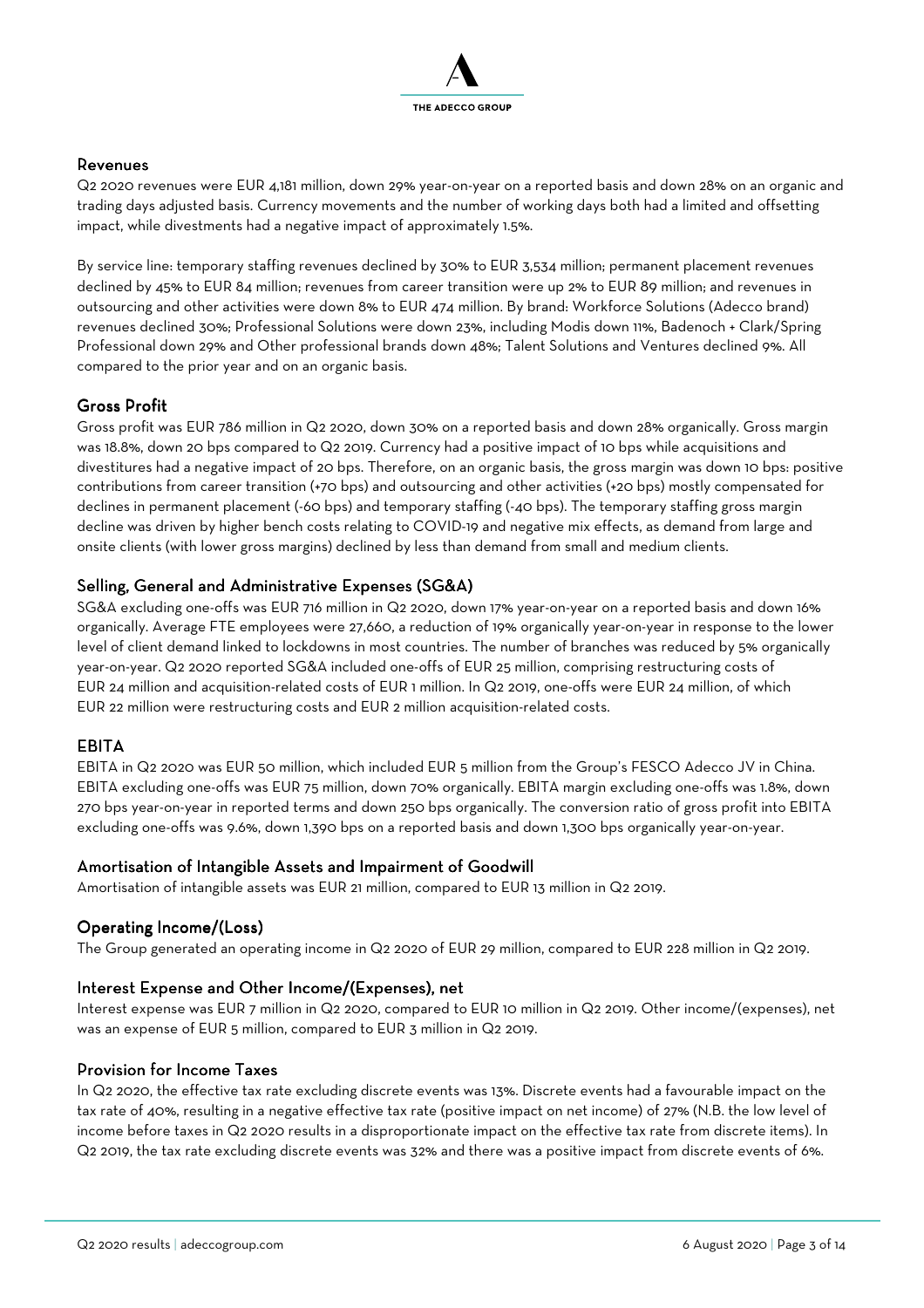

#### Net Income/(Loss) Attributable to Adecco Group Shareholders and EPS

Net income attributable to Adecco Group shareholders was EUR 21 million, compared to an income of EUR 159 million in Q2 2019. Basic EPS was EUR 0.13 compared to EUR 0.98 in Q2 2019.

#### Cash Flow and Net Debt

Cash flow from operating activities was EUR 342 million in Q2 2020, compared to EUR 145 million in Q2 2019. The higher cash flow year-on-year was mainly driven by a working capital inflow, reflecting lower levels of business activity and strong collections. DSO was 54 days in Q2 2020, increasing by 2 days compared to the prior year due to the mechanical impact of the sharp decline in revenues. The rolling last four quarters cash conversion ratio was 145%, compared to 84% in Q2 2019. Net debt was EUR 519 million at 30 June 2020, compared to EUR 398 million at 31 December 2019 and EUR 1,381 million at 30 June 2019. Net debt to EBITDA excluding one-offs was 0.6x, compared to 0.3x at 31 December 2019 and 1.2x at 30 June 2019. Q2 typically represents the seasonal peak in net debt, due to the payment of the dividend in April (EUR 381 million in 2020).

### Q2 2020 segment operating performance

#### Revenues and revenue growth

|                                                         | Revenues |         | Variance |         |                          | % of revenues |
|---------------------------------------------------------|----------|---------|----------|---------|--------------------------|---------------|
| EUR millions unless stated                              | Q2 2020  | Q2 2019 | Reported | Organic | Organic TDA <sup>9</sup> | Q2 2020       |
|                                                         |          |         |          |         |                          |               |
| France                                                  | 793      | 1.420   | $-44%$   | $-44%$  | $-44%$                   | 19%           |
| N. America, UK & I. General Staffing <sup>10</sup>      | 540      | 751     | $-28%$   | $-28%$  | $-28%$                   | 13%           |
| N. America, UK & I. Professional Staffing <sup>10</sup> | 546      | 847     | $-35%$   | $-28%$  | $-28%$                   | 13%           |
| Germany, Austria, Switzerland                           | 338      | 474     | $-29%$   | $-30%$  | $-30%$                   | 8%            |
| <b>Benelux and Nordics</b>                              | 301      | 482     | $-37%$   | $-36%$  | $-35%$                   | 7%            |
| Italy                                                   | 375      | 497     | $-24%$   | $-24%$  | $-23%$                   | 9%            |
| Japan                                                   | 401      | 364     | 10%      | 6%      | 5%                       | 10%           |
| Iberia                                                  | 202      | 286     | $-29%$   | $-26%$  | $-26%$                   | 5%            |
| Rest of World                                           | 561      | 673     | $-17%$   | $-10%$  | $-10%$                   | 13%           |
| Career Transition & Talent Development                  | 124      | 129     | -4%      | -4%     | -4%                      | 3%            |
| Adecco Group                                            | 4,181    | 5,923   | $-29%$   | $-28%$  | $-28%$                   | 100%          |

#### EBITA and EBITA margin excluding one-offs

|                                                         | EBITA excluding one-offs <sup>11</sup><br>EBITA margin excluding one-offs |         |              |         |             | % of EBITA <sup>12</sup> |
|---------------------------------------------------------|---------------------------------------------------------------------------|---------|--------------|---------|-------------|--------------------------|
| EUR millions unless stated                              | Q2 2020                                                                   | Q2 2019 | Q2 2020      | Q2 2019 | Variance    | Q2 2020                  |
|                                                         |                                                                           |         |              |         |             |                          |
| France                                                  | 10                                                                        | 89      | 1.3%         | 6.2%    | $(490)$ bps | 9%                       |
| N. America, UK & I. General Staffing <sup>10</sup>      | 8                                                                         | 22      | 1.3%         | 2.9%    | $(16O)$ bps | 7%                       |
| N. America, UK & I. Professional Staffing <sup>10</sup> | 9                                                                         | 44      | 1.7%         | 5.1%    | $(340)$ bps | 8%                       |
| Germany, Austria, Switzerland                           | (15)                                                                      | (1)     | $-4.3%$      | $-0.4%$ | $(390)$ bps | -13%                     |
| <b>Benelux and Nordics</b>                              | 4                                                                         | 15      | 1.4%         | 3.2%    | $(18O)$ bps | 3%                       |
| Italy                                                   | 18                                                                        | 44      | 4.7%         | 8.7%    | $(400)$ bps | 16%                      |
| Japan                                                   | 37                                                                        | 28      | 9.2%         | 7.7%    | 150 bps     | 32%                      |
| Iberia                                                  | 3                                                                         | 13      | 1.9%         | 4.9%    | $(300)$ bps | 3%                       |
| Rest of World                                           | 19                                                                        | 24      | 3.2%         | 3.5%    | $(30)$ bps  | 16%                      |
| Career Transition & Talent Development                  | 22                                                                        | 22      | <b>18.0%</b> | 17.8%   | 20 bps      | 19%                      |
| Corporate                                               | (4O)                                                                      | (35)    |              |         |             |                          |
| Adecco Group                                            | 75                                                                        | 265     | 1.8%         | 4.5%    | $(27O)$ bps | 100%                     |

9 TDA = trading days adjusted.

<sup>10</sup> 2019 N. America, UK&I General Staffing and N. America, UK&I Professional Staffing have been restated to conform with the current period presentation <sup>11</sup> See page 11 for a reconciliation of EBITA to EBITA excluding one-offs by segment.

<sup>12</sup> % of EBITA excluding one-offs and before Corporate.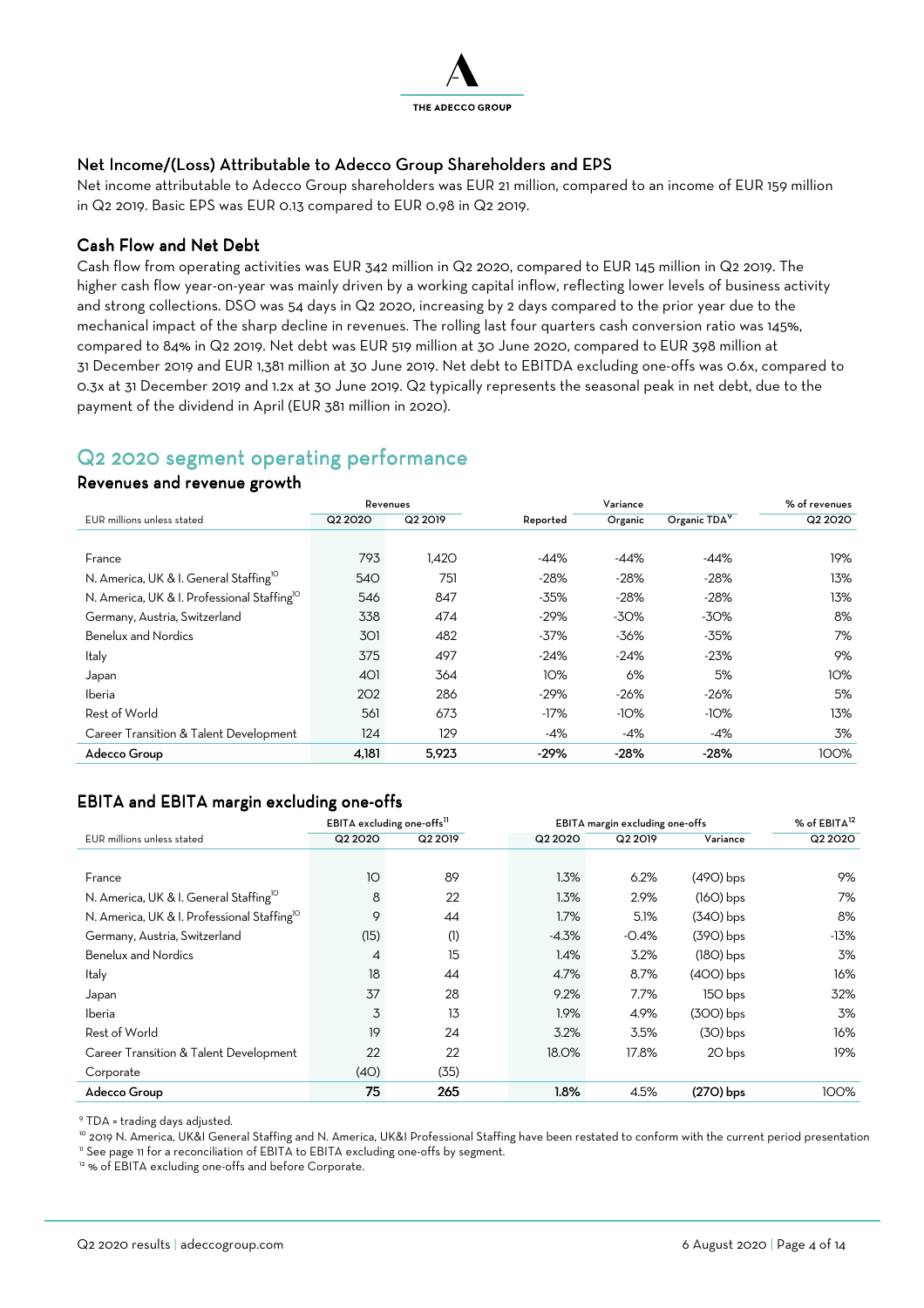

#### Note: all revenue growth rates in this section are year-on-year on an organic basis, unless otherwise stated

In France, revenues were EUR 793 million, down 44%, slightly better than the market decline. Widespread client shutdowns, particularly in the manufacturing, automotive, construction and logistics industries had a signifianct impact on demand. Revenues decreased by 45% in Workforce Solutions (Adecco brand), which accounts for over 90% of revenues. Professional Solutions were down 29%. Permanent placement revenues declined 45%. EBITA excluding one-offs was EUR 10 million with a margin of 1.3%, down 490 bps year-on-year. The business remained profitable, despite the strong decline in revenues and higher cost of sales linked to COVID-19, due to agile cost management.

In North America, UK & Ireland General Staffing, revenues were EUR 540 million, a decline of 28%. North America General Staffing, which accounts for approximately 75% of revenues, was down 30%. The majority of client sectors declined, with client shutdowns in the manufacturing sector and retail having the largest impact on revenues. UK & Ireland General Staffing represents approximately 25% of revenues and was down 25%. Permanent placement revenues declined by 60% in North America General Staffing and by 77% in UK & Ireland General Staffing. Overall EBITA excluding one-offs was EUR 8 million, with a margin of 1.3%, down 160 bps year-on-year.

In North America, UK & Ireland Professional Staffing, revenues were EUR 546 million, down 28%. North America Professional Staffing represents approximately 60% of revenues and declined 25%. The decline was led by the professional recruitment brands (Finance, Office, Legal) and Entegee (Engineering), with Modis (IT) being more resilient. UK & Ireland Professional Staffing represents approximately 40% of revenues and declined 34%, impacted by lockdown measures and lower client demand ahead of the implementation of IR35 (regulation change that was subsequently postponed). Permanent placement revenues were down 58% in North America Professional Staffing and down 44% in UK & Ireland Professional Staffing. Overall EBITA excluding one-offs was EUR 9 million with a margin of 1.7%, down 340 bps year-on-year. The impact of the revenue decline, especially in permanent placement, and the divestment of the Group's US healthcare operations from 1 January 2020 was partly mitigated by good cost control.

In Germany, Austria, Switzerland, revenues were EUR 338 million, down 30%. In Germany & Austria, revenues declined 31%, or 30% trading days adjusted (TDA). The decline was led by lower demand from clients in the automotive and manufacturing industries. In Switzerland, revenues declined by 28%. For the region, EBITA excluding one-offs was a loss of EUR 15 million, with a margin of -4.3%, down 390 bps year-on-year. Germany is a bench model business (associates are permanent employees of Adecco Group), hence the margin is significantly impacted by lower client demand and higher sickness rates linked to COVID-19, despite agile cost management.

In Benelux and Nordics, revenues were EUR 301 million, down 36%, or down 35% TDA. In the Nordics, revenues declined 36%, or 37% TDA, with all countries declining double-digits. Revenues in Benelux were down 35%, or down 34% TDA with a similar rate of decline in both the Netherlands and Belgium, driven by lower demand in the manufacturing, automotive and logistics sectors. Overall EBITA excluding one-offs was EUR 4 million, with a margin of 1.4%, compared to 3.2% in Q2 2019.

In Italy, revenues were EUR 375 million, down 24% or 23% TDA, ahead of the market. The decline was led by the manufacturing and automotive industries. Permanent placement was down 47%. EBITA was EUR 18 million and the margin was 4.7%, down 400 bps year-on-year, impacted by lower revenues and unfavourable business mix.

In Japan, revenues were EUR 401 million, up 6%, or 5% TDA, with continued good growth in both Workforce Solutions and Professional Solutions. Permanent placement was down 6%. EBITA was EUR 37 million and the EBITA margin was 9.2%, up 150 bps year-on-year, supported by pricing, productivity improvement linked to the roll-out of the new Integrated Front-Office and favourable calendar effects.

In Iberia, revenues were EUR 202 million, down 26%, driven by declines in the manufacturing and automotive industries. EBITA was EUR 3 million. EBITA margin declined by 300 bps year-on-year to 1.9%.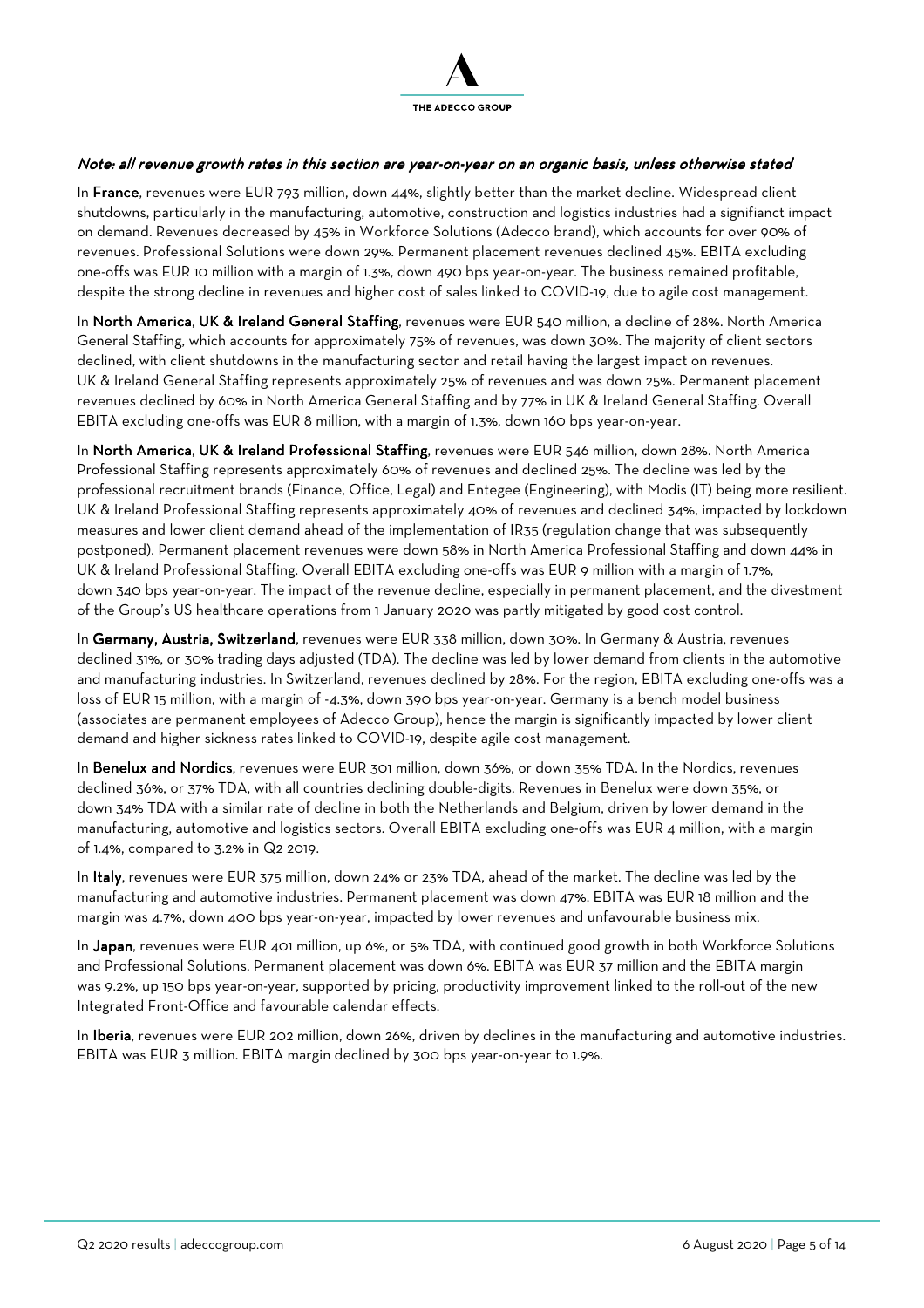

In Rest of World, revenues were EUR 561 million, down 10%. Revenues decreased by 12% in Australia & New Zealand, by 4% in Latin America, by 4% in Eastern Europe & MENA, by 14% in Asia and by 39% in India, all trading days adjusted. For the region, EBITA excluding one-offs was EUR 19 million, with a margin of 3.2%, down 30 bps compared to last year. Since Q4 2019, the Group reports net income from its China joint venture, FESCO Adecco, within Rest of World EBITA (previously included in 'other income/(expenses), net'). This had a positive impact of EUR 5 million year-on-year on EBITA in Q2 2020.

In Career Transition and Talent Development, revenues were down 4% at EUR 124 million. Revenues declined by 2% in Lee Hecht Harrison and by 11% in General Assembly. Career transition revenues in LHH were slightly positive year-on-year in Q2, with significant new wins in the quarter and a strong pipeline for H2. Both General Assembly and the talent development business of LHH were impacted by COVID-19 social-distancing measures that prevented most in-person training from taking place. EBITA excluding one-offs was EUR 22 million, representing an EBITA margin of 18.0%, compared to 17.8% in the prior year excluding one-offs.

## Management outlook

Revenues declined by 28% in Q2 2020, organically and trading days adjusted. The rate of revenue decline was greatest in April and improved as the quarter progressed, with June declining 26% organically and TDA year-on-year, and July showing further gradual improvement.

The Group will continue to manage its cost base in an agile way, to protect profitability, while maintaining investments in its transformation and in areas of growth. Having achieved an organic recovery ratio of 44% in Q2 (reduction in SG&A as a percentage of gross profit decline), management anticipates a recovery ratio of approximately 40% in Q3 2020, as utilisation of government support schemes is reduced and headcount is increased to reflect higher activity levels post lockdowns.

While the economic environment remains uncertain, linked to COVID-19, the Group is well positioned, both financially and operationally, to capitalise on opportunities as the global economy recovers. The Group has continued to invest in and execute its Perform, Transform, Innovate strategy throughout the crisis, building on the momentum already established.

The Group has a strong balance sheet and significant liquidity headroom. Cash on hand was EUR 1.5 billion at the end of June and the Group's EUR 600 million committed long-term revolving credit facility remains undrawn. None of the Group's financing is subject to any financial covenants. Additionally, the Group has remained profitable during the crisis and generates substantial free cash flow as revenues decline, as the level of working capital required to fund the business is reduced.

## 2020 Half Year Report

Alongside the Q2 2020 press release, the Adecco Group has published today its 2020 Half Year Report, which can be found in the Results & Events Centre, under the 2nd Quarter tab, on the Group's investor relations website (https://www.adeccogroup.com/investors/results-events-centre/).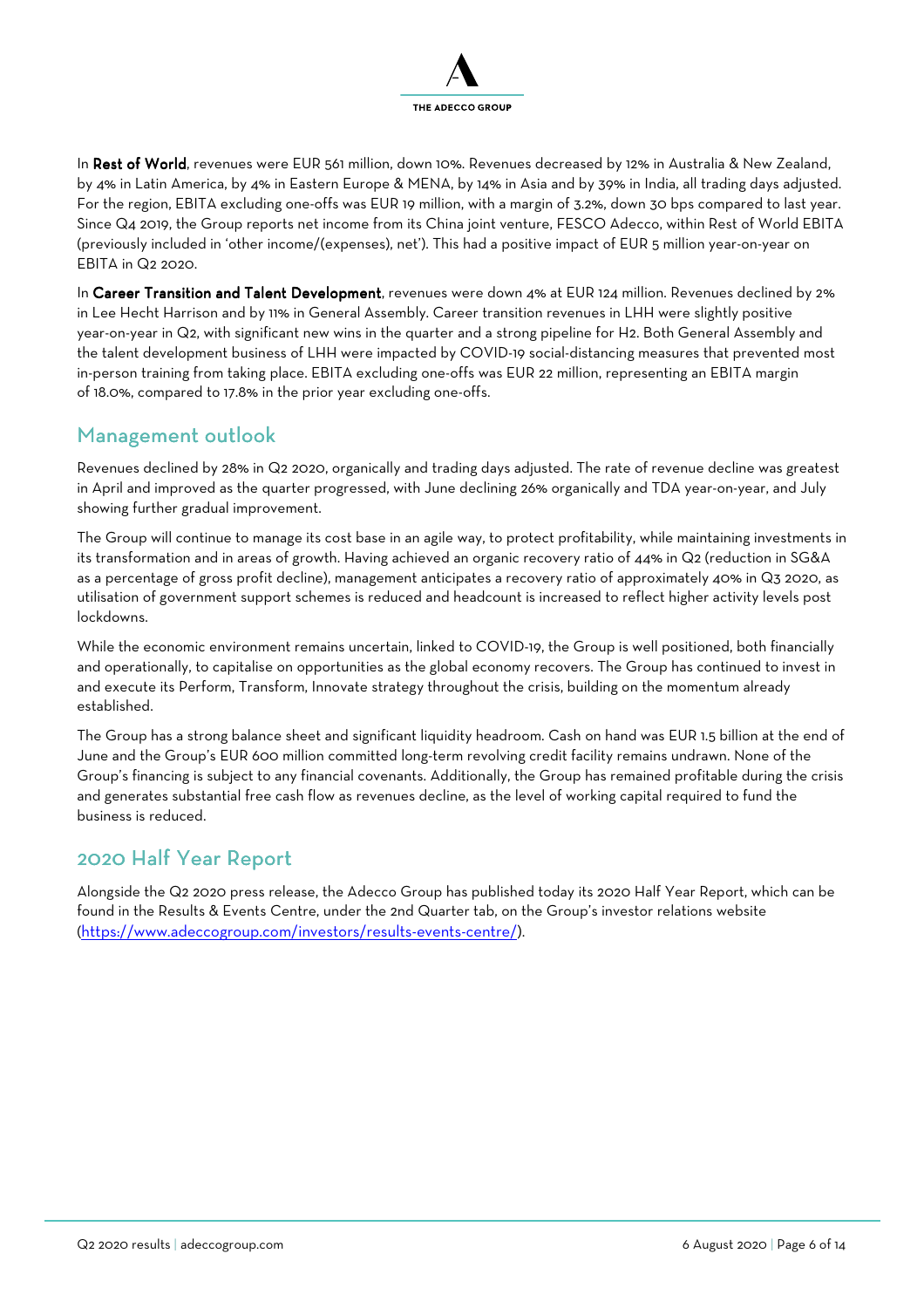

#### Q2 2020 results conference calls

There will be an analyst and investor conference call at 11.00 am CEST. The conference call can be followed either via webcast or via telephone call:

| UK/Global     | + 44 (0) 207 107 0613 |
|---------------|-----------------------|
| United States | $+1(1)$ 631 570 56 13 |

Cont. Europe  $+41(0)$  58 310 50 00

The Q2 2020 results presentation will be available through the webcast and will be published on the Investor Relations section on the Group's website.

For further information please contact:

#### The Adecco Group Investor Relations

investor.relations@adeccogroup.com or +41 (0) 44 878 88 88

#### The Adecco Group Press Office

media@adeccogroup.com or +41 (0) 44 878 87 87 adeccogroup.com Facebook: facebook.com/theadeccogroup Twitter: @AdeccoGroup

#### Financial Agenda

| $\bullet$ Q3 2020 results | 3 November 2020  |
|---------------------------|------------------|
| • Capital Markets Day     | 2 December 2020  |
| $\bullet$ Q4 2020 results | 25 February 2021 |

#### Forward-looking statements

Information in this release may involve guidance, expectations, beliefs, plans, intentions or strategies regarding the future. These forward-looking statements involve risks and uncertainties. All forward-looking statements included in this release are based on information available to Adecco Group AG as of the date of this release, and we assume no duty to update any such forward-looking statements. The forward-looking statements in this release are not guarantees of future performance and actual results could differ materially from our current expectations. Numerous factors could cause or contribute to such differences. Factors that could affect the Company's forward-looking statements include, among other things: global GDP trends and the demand for temporary work; changes in regulation of temporary work; intense competition in the markets in which the Company operates; integration of acquired companies; changes in the Company's ability to attract and retain qualified internal and external personnel or clients; the potential impact of disruptions related to IT; any adverse developments in existing commercial relationships, disputes or legal and tax proceedings.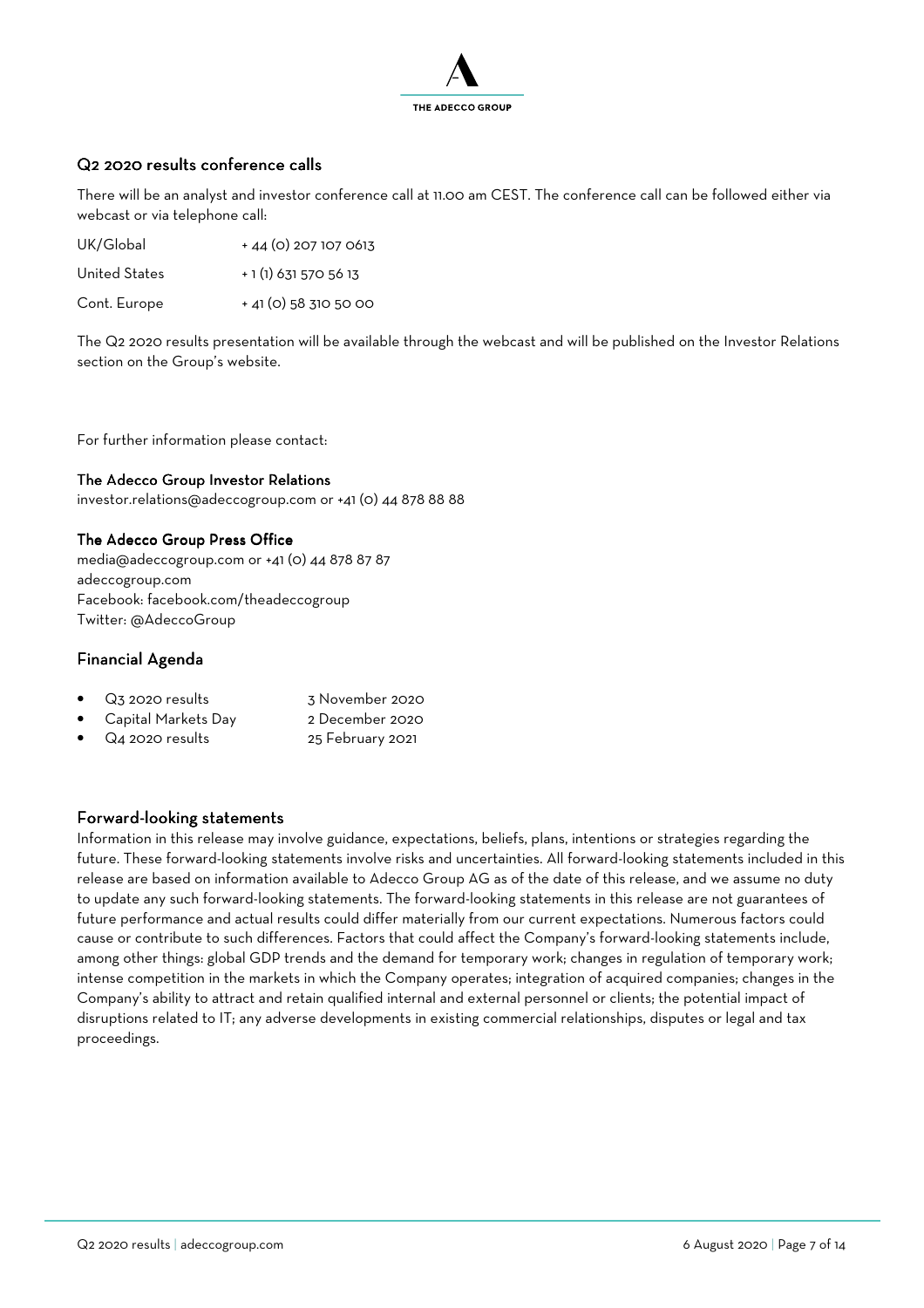

## About the Adecco Group

The Adecco Group is the world's leading HR solutions company. We believe in making the future work for everyone, and every day enable more than 3.5 million careers. We skill, develop, and hire talent in 60 countries, enabling organisations to embrace the future of work. As a Fortune Global 500 company, we lead by example, creating shared value that fuels economies and builds better societies. Our culture of inclusivity, entrepreneurship and teamwork empowers our 35,000 employees. We are proud to have been consistently ranked one of the 'World's Best Workplaces' by Great Place to Work®.

The Adecco Group AG is headquartered in Zurich, Switzerland (ISIN: CH0012138605) and listed on the SIX Swiss Exchange (ADEN) and powered by nine global brands: Adecco, Adia, Badenoch + Clark, General Assembly, Lee Hecht Harrison, Modis, Pontoon, Spring Professional and Vettery.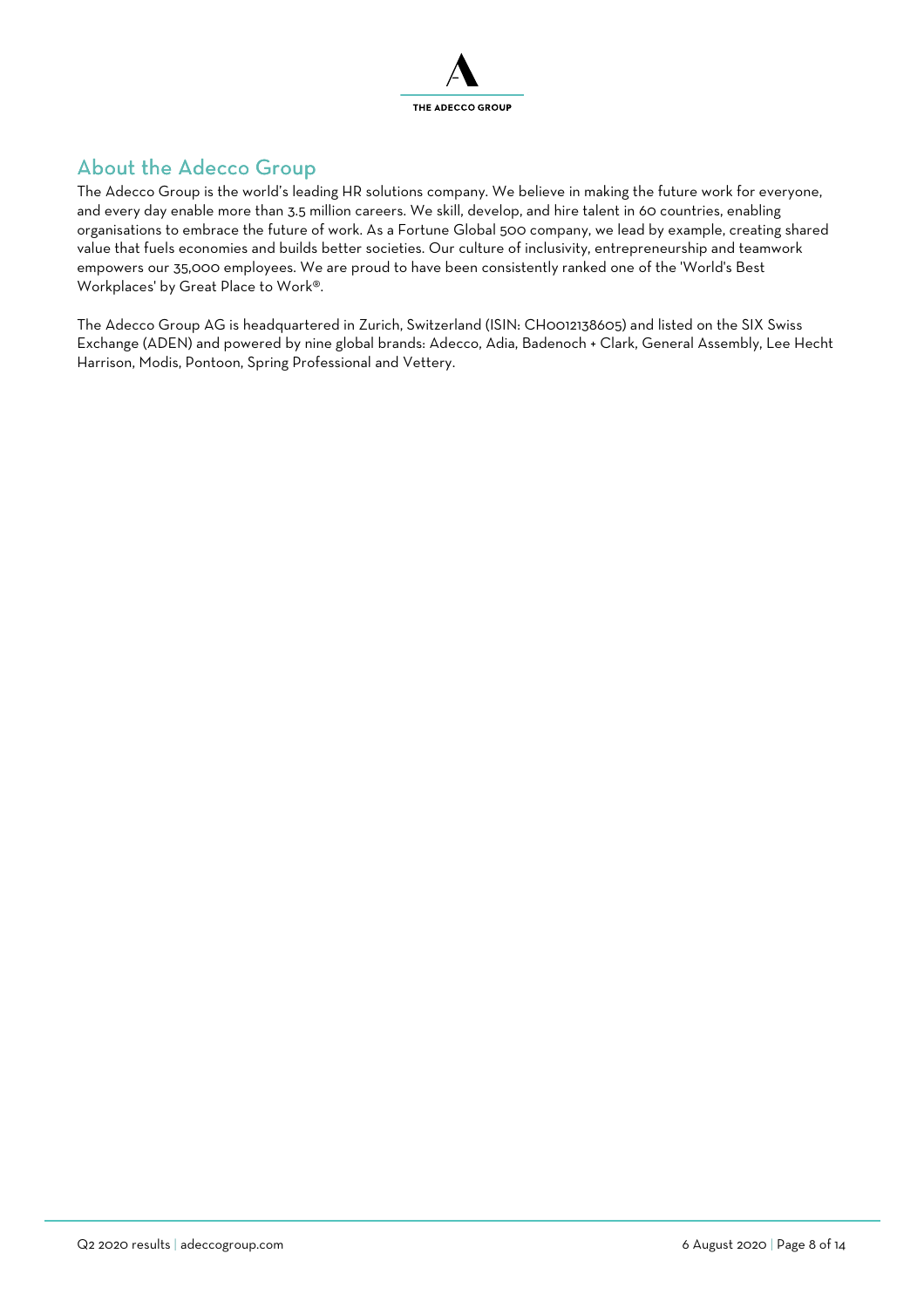

## Revenues by segment and by brand

| Revenues by segment                                     | Q <sub>2</sub> |            |            | Variance %           | HY    |            |            | Variance %           |
|---------------------------------------------------------|----------------|------------|------------|----------------------|-------|------------|------------|----------------------|
| <b>EUR</b> millions                                     | 2020           | $2019^{4}$ | <b>EUR</b> | Constant<br>currency | 2020  | $2019^{4}$ | <b>EUR</b> | Constant<br>currency |
| France                                                  | 793            | 1,420      | $-44%$     | $-44%$               | 1,917 | 2,703      | $-29%$     | $-29%$               |
| N. America, UK & I. General Staffing                    | 540            | 751        | $-28%$     | $-28%$               | 1,194 | 1,484      | $-20%$     | $-21%$               |
| N. America, UK & I. Professional Staffing <sup>17</sup> | 546            | 847        | -35%       | $-35%$               | 1,224 | 1,674      | $-27%$     | $-28%$               |
| Germany, Austria, Switzerland                           | 338            | 474        | $-29%$     | $-30%$               | 762   | 956        | $-20%$     | $-21%$               |
| <b>Benelux and Nordics</b>                              | 301            | 482        | $-37%$     | $-36%$               | 699   | 948        | $-26%$     | $-25%$               |
| Italy                                                   | 375            | 497        | $-24%$     | $-24%$               | 806   | 954        | $-15%$     | $-15%$               |
| Japan                                                   | 401            | 364        | 10%        | 6%                   | 783   | 707        | 11%        | 6%                   |
| lberia <sup>1)</sup>                                    | 202            | 286        | $-29%$     | $-29%$               | 457   | 550        | $-17%$     | $-17%$               |
| Rest of World                                           | 561            | 673        | $-17%$     | $-10%$               | 1,218 | 1,334      | $-9%$      | $-4%$                |
| Career Transition & Talent Development                  | 124            | 129        | -4%        | $-4%$                | 260   | 258        | 1%         | O%                   |
| Adecco Group <sup>1</sup>                               | 4,181          | 5,923      | $-29%$     | $-29%$               | 9,320 | 11,568     | -19%       | $-20%$               |

| Revenues by brand                                    | Q <sub>2</sub> |       |            | Variance %           | HY    |        |            | Variance %           |
|------------------------------------------------------|----------------|-------|------------|----------------------|-------|--------|------------|----------------------|
| <b>EUR</b> millions                                  | 2020           | 2019  | <b>EUR</b> | Constant<br>currency | 2020  | 2019   | <b>EUR</b> | Constant<br>currency |
| Adecco                                               | 3,071          | 4,436 | $-31%$     | $-30%$               | 6,898 | 8,620  | $-20%$     | $-20%$               |
| <b>Workforce Solutions</b>                           | 3,071          | 4,436 | $-31%$     | $-30%$               | 6,898 | 8,620  | $-20%$     | $-20%$               |
| Modis                                                | 454            | 507   | $-10%$     | $-11%$               | 955   | 1,005  | $-5%$      | -6%                  |
| Badenoch + Clark / Spring Professional <sup>2)</sup> | 278            | 393   | $-29%$     | $-29%$               | 642   | 778    | $-17%$     | $-18%$               |
| Other Professional Brands <sup>3)</sup>              | 206            | 399   | $-48%$     | $-48%$               | 462   | 791    | $-42%$     | $-42%$               |
| Professional Solutions <sup>3)</sup>                 | 938            | 1,299 | $-28%$     | $-28%$               | 2,059 | 2,574  | $-20%$     | $-21%$               |
| <b>LHH</b>                                           | 101            | 104   | $-3%$      | $-3%$                | 210   | 209    | <b>O%</b>  | O%                   |
| Pontoon                                              | 43             | 46    | $-4%$      | $-4%$                | 89    | 89     | 1%         | <b>O%</b>            |
| Ventures                                             | 28             | 38    | $-28%$     | $-29%$               | 64    | 76     | $-16%$     | -18%                 |
| <b>Talent Solutions and Ventures</b>                 | 172            | 188   | -9%        | -9%                  | 363   | 374    | -3%        | $-4%$                |
| Adecco Group"                                        | 4,181          | 5,923 | $-29%$     | $-29%$               | 9,320 | 11,568 | -19%       | $-20%$               |

1) In Q2 2020 revenues changed organically in N. America, UK & I Professional Staffing by -28%, Iberia by -26%, and Adecco Group by -28%. In HY 2020 revenues changed organically in N. America, UK & I Professional Staffing by -20%, Iberia by -12%, and Adecco Group by -18%.

2) Including other local Professional Recruitment brands.

3) In Q2 2020 revenues changed organically in Other Professional Brands by -34%, and in Professional Solutions by -23%. In HY 2020 revenues changed organically in Other Professional Brands by -27%, and in Professional Solutions by -15%.

4) 2019 N. America, UK & I. General Staffing and N. America, UK & I. Professional Staffing have been restated to conform with current period presentation.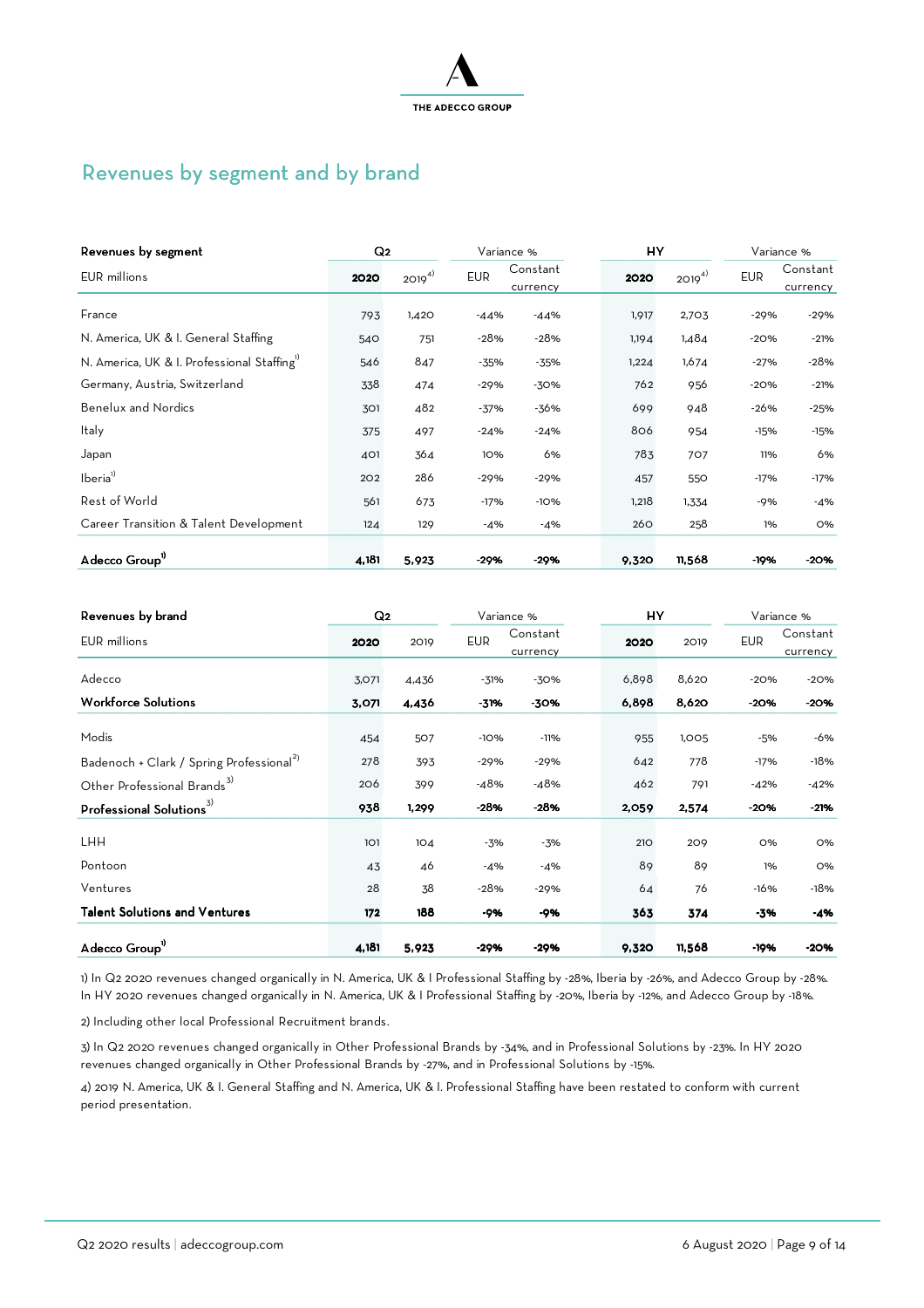

## EBITA<sup>1)</sup> and EBITA margin by segment

| <b>EBITA</b>                              | Q <sub>2</sub> |            |            | Variance %           | HY             |            |            | Variance %           |
|-------------------------------------------|----------------|------------|------------|----------------------|----------------|------------|------------|----------------------|
| <b>EUR</b> millions                       | 2020           | $2019^{2}$ | <b>EUR</b> | Constant<br>currency | 2020           | $2019^{2}$ | <b>EUR</b> | Constant<br>currency |
| France                                    | 1O             | 87         | $-88%$     | $-88%$               | 64             | 159        | $-60%$     | -60%                 |
| N. America, UK & I. General Staffing      |                | 22         | $-99%$     | $-99%$               | 12             | 42         | $-73%$     | $-73%$               |
| N. America, UK & I. Professional Staffing | 5              | 41         | $-88%$     | $-88%$               | 25             | 79         | $-69%$     | $-70%$               |
| Germany, Austria, Switzerland             | (2O)           | (18)       | 5%         | 7%                   | (34)           | (10)       | 226%       | 236%                 |
| <b>Benelux and Nordics</b>                |                | 15         | $-97%$     | $-97%$               | $\overline{2}$ | 27         | $-92%$     | $-92%$               |
| Italy                                     | 18             | 44         | $-59%$     | $-59%$               | 43             | 78         | $-44%$     | $-44%$               |
| Japan                                     | 37             | 28         | 32%        | 26%                  | 62             | 53         | 17%        | 12%                  |
| Iberia                                    | 3              | 13         | $-73%$     | $-73%$               | 13             | 27         | $-51%$     | $-51%$               |
| Rest of World                             | 18             | 24         | $-27%$     | $-21%$               | 44             | 45         | -3%        | 3%                   |
| Career Transition & Talent Development    | 18             | 20         | $-15%$     | $-15%$               | 37             | 38         | $-4%$      | $-6%$                |
| Corporate                                 | (40)           | (35)       | 14%        | 6%                   | (82)           | (76)       | 8%         | 2%                   |
| Adecco Group                              | 50             | 241        | -79%       | -79%                 | 186            | 462        | -60%       | -60%                 |

|                                           | Q <sub>2</sub> |            |                 | HY      |            |                 |  |
|-------------------------------------------|----------------|------------|-----------------|---------|------------|-----------------|--|
| <b>EBITA</b> margin                       | 2020           | $2019^{2}$ | Variance<br>bps | 2020    | $2019^{2}$ | Variance<br>bps |  |
| France                                    | 1.3%           | 6.1%       | (480)           | 3.3%    | 5.9%       | (260)           |  |
| N. America, UK & I. General Staffing      | 0.0%           | 2.9%       | (290)           | 0.9%    | 2.8%       | (190)           |  |
| N. America, UK & I. Professional Staffing | 0.9%           | 4.8%       | (390)           | 2.0%    | 4.7%       | (270)           |  |
| Germany, Austria, Switzerland             | $-5.7%$        | $-3.8%$    | (190)           | $-4.4%$ | $-1.1%$    | (330)           |  |
| <b>Benelux and Nordics</b>                | $O.I\%$        | 3.1%       | (300)           | 0.3%    | 2.8%       | (250)           |  |
| Italy                                     | 4.7%           | 8.7%       | (400)           | 5.4%    | 8.2%       | (280)           |  |
| Japan                                     | 9.2%           | 7.7%       | 150             | 7.9%    | 7.5%       | 40              |  |
| Iberia                                    | 1.9%           | 4.9%       | (300)           | 2.9%    | 5.0%       | (210)           |  |
| Rest of World                             | 3.0%           | 3.5%       | (50)            | 3.6%    | 3.4%       | 20              |  |
| Career Transition & Talent Development    | 14.3%          | 16.1%      | (180)           | 14.2%   | 14.9%      | (70)            |  |
| Adecco Group                              | 1.2%           | 4.1%       | (290)           | 2.0%    | 4.0%       | (200)           |  |

1) EBITA is a non-US GAAP measure and refers to operating income before amortisation and impairment of goodwill and intangible assets. 2) 2019 N. America, UK & I. General Staffing and N. America, UK & I. Professional Staffing have been restated to conform with current period presentation.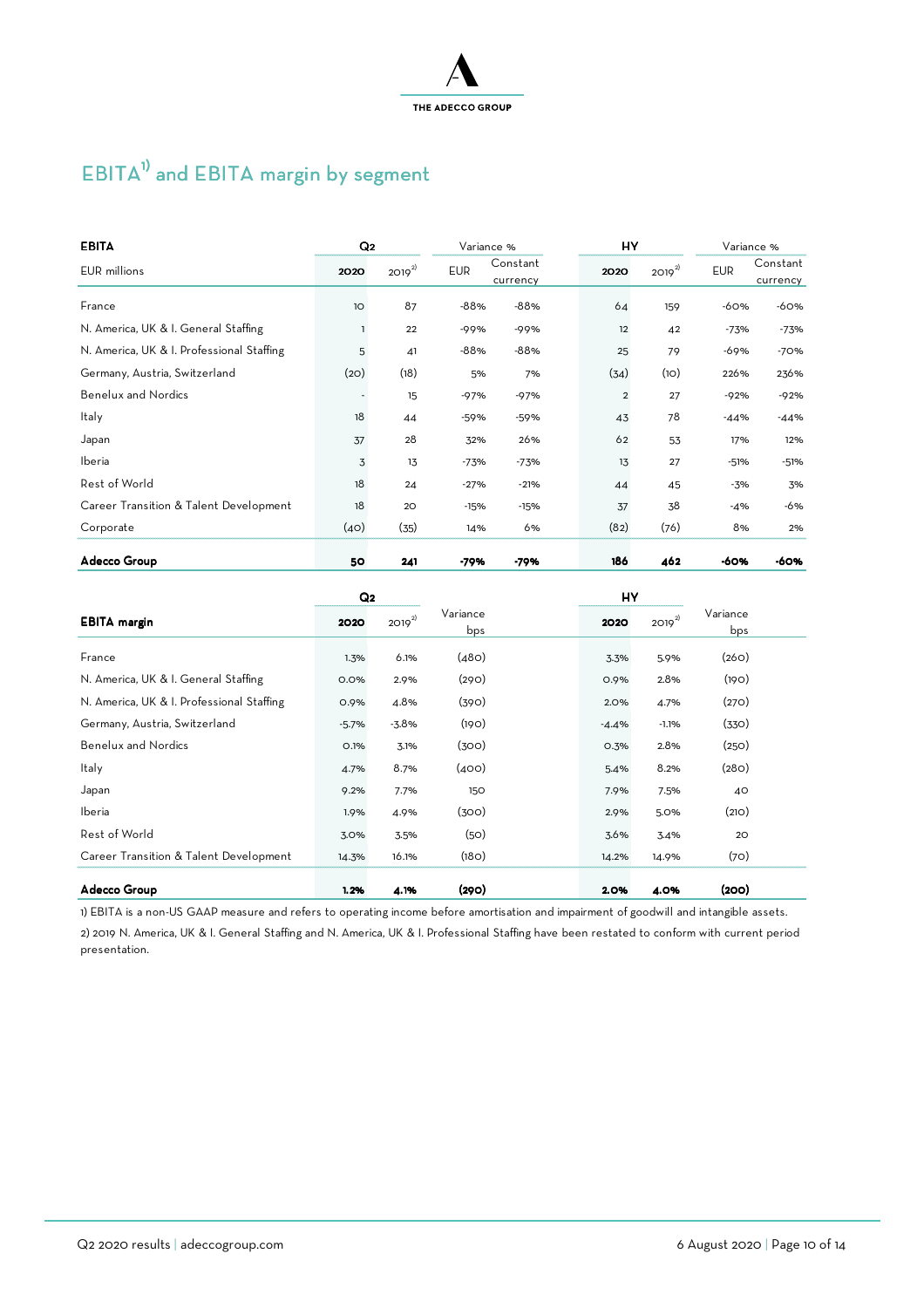

## Reconciliation of EBITA to EBITA excluding one-offs

| <b>EBITA</b>                              |                 | <b>EBITA</b> excluding<br>one-offs            | One-offs<br><b>EBITA</b> |      |      |                                               |
|-------------------------------------------|-----------------|-----------------------------------------------|--------------------------|------|------|-----------------------------------------------|
| EUR millions                              |                 | $Q$ 2 2020 $Q$ <sub>2 2019</sub> <sup>1</sup> | Q2 2020 Q2 2019          |      |      | $Q$ 2 2020 $Q$ <sub>2 2019</sub> <sup>1</sup> |
| France                                    | 10 <sup>°</sup> | 89                                            |                          | (2)  | 1O   | 87                                            |
| N. America, UK & I. General Staffing      | 8               | 22                                            | (7)                      |      |      | 22                                            |
| N. America, UK & I. Professional Staffing | 9               | 44                                            | (4)                      | (3)  | 5    | 41                                            |
| Germany, Austria, Switzerland             | (15)            | (1)                                           | (5)                      | (17) | (2O) | (18)                                          |
| <b>Benelux and Nordics</b>                | 4               | 15                                            | (4)                      |      |      | 15                                            |
| Italy                                     | 18              | 44                                            |                          |      | 18   | 44                                            |
| Japan                                     | 37              | 28                                            |                          |      | 37   | 28                                            |
| Iberia                                    | 3               | 13                                            |                          |      | 3    | 13                                            |
| Rest of World                             | 19              | 24                                            | (1)                      |      | 18   | 24                                            |
| Career Transition & Talent Development    | 22              | 22                                            | (4)                      | (2)  | 18   | 20                                            |
| Corporate                                 | (40)            | (35)                                          |                          |      | (40) | (35)                                          |
| Adecco Group                              | 75              | 265                                           | (25)                     | (24) | 50   | 241                                           |

| <b>EBITA</b>                              |                | <b>EBITA</b> excluding<br>one-offs |                 | One offs<br>EBITA        |                |                                   |
|-------------------------------------------|----------------|------------------------------------|-----------------|--------------------------|----------------|-----------------------------------|
| <b>EUR</b> millions                       |                | $HY$ 2020 HY 2019 <sup>1</sup>     | HY 2020 Q2 2019 |                          |                | $HY$ 2020 $HY$ 2019 <sup>11</sup> |
| France                                    | 64             | 161                                |                 | (2)                      | 64             | 159                               |
| N. America, UK & I. General Staffing      | 19             | 42                                 | (7)             |                          | 12             | 42                                |
| N. America, UK & I. Professional Staffing | 30             | 83                                 | (5)             | (4)                      | 25             | 79                                |
| Germany, Austria, Switzerland             | (17)           | 7                                  | (17)            | (17)                     | (34)           | (10)                              |
| <b>Benelux and Nordics</b>                | $\overline{7}$ | 27                                 | (5)             |                          | $\overline{2}$ | 27                                |
| Italy                                     | 43             | 78                                 |                 | $\overline{\phantom{a}}$ | 43             | 78                                |
| Japan                                     | 62             | 53                                 |                 |                          | 62             | 53                                |
| Iberia                                    | 13             | 27                                 |                 |                          | 13             | 27                                |
| Rest of World                             | 46             | 45                                 | (2)             |                          | 44             | 45                                |
| Career Transition & Talent Development    | 44             | 43                                 | (7)             | (5)                      | 37             | 38                                |
| Corporate                                 | (82)           | (75)                               |                 | (1)                      | (82)           | (76)                              |
| Adecco Group                              | 229            | 491                                | (43)            | (29)                     | 186            | 462                               |

1) 2019 N. America, UK & I. General Staffing and N. America, UK & I. Professional Staffing have been restated to conform with current period presentation.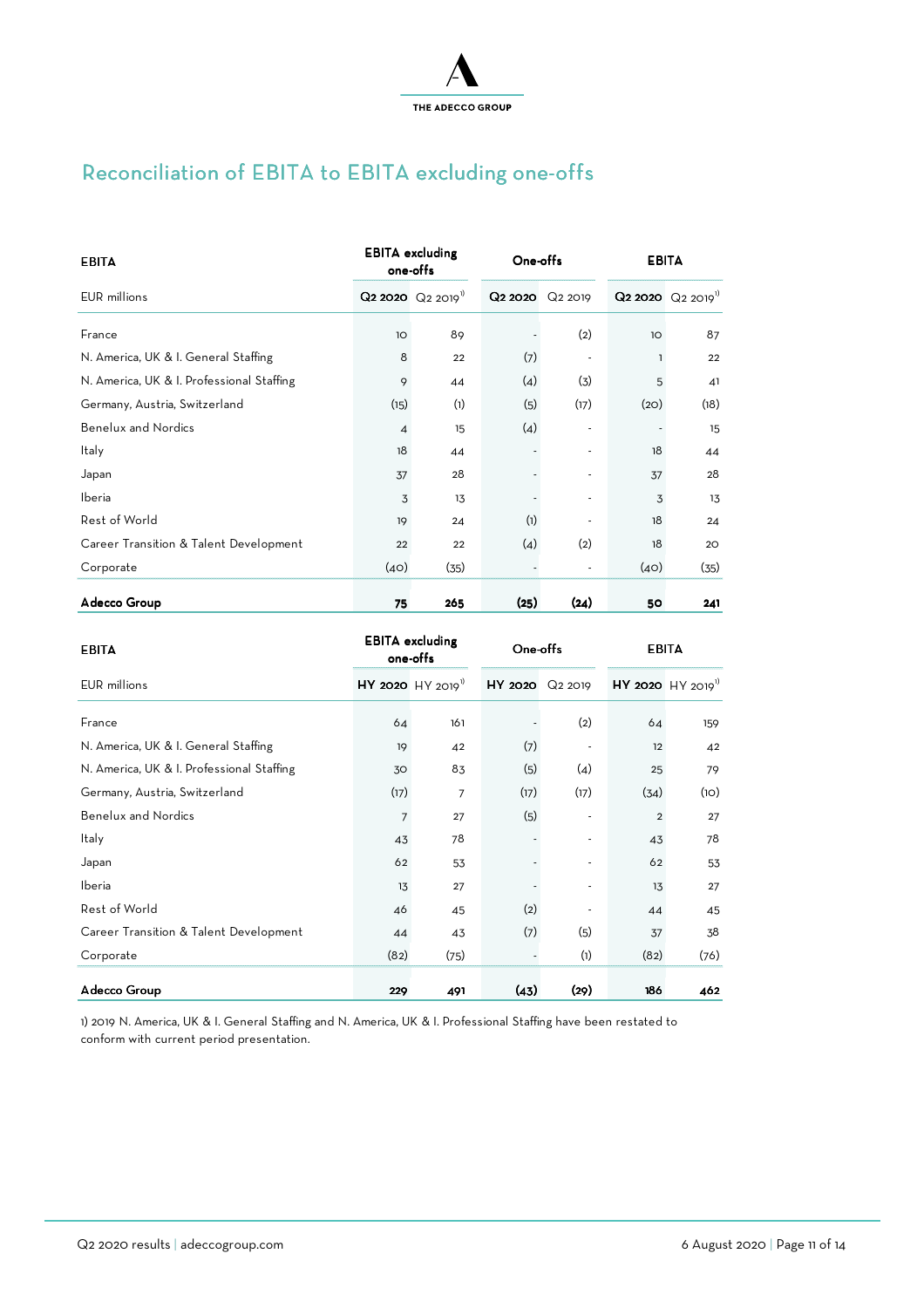

## Consolidated statements of operations

| <b>EUR</b> millions                                                | Q <sub>2</sub> |         | Variance % |                      | HY      |         | Variance % |                      |
|--------------------------------------------------------------------|----------------|---------|------------|----------------------|---------|---------|------------|----------------------|
| except share and per share information                             | 2020           | 2019    | <b>EUR</b> | Constant<br>currency | 2020    | 2019    | <b>EUR</b> | Constant<br>currency |
| Revenues                                                           | 4,181          | 5,923   | $-29%$     | $-29%$               | 9,320   | 11,568  | -19%       | $-20%$               |
| Direct costs of services                                           | (3,395)        | (4,795) |            |                      | (7,540) | (9,360) |            |                      |
| Gross profit                                                       | 786            | 1,128   | -30%       | -30%                 | 1,780   | 2,208   | -19%       | -20%                 |
|                                                                    |                |         |            |                      |         |         |            |                      |
| Selling, general, and administrative expenses                      | (741)          | (887)   | $-16%$     | $-17%$               | (1,608) | (1,746) | -8%        | $-9%$                |
| Proportionate net income of equity method investment FESCO Adecco  | 5              |         |            |                      | 14      |         |            |                      |
| EBITA <sup>1</sup>                                                 | 50             | 241     | -79%       | -79%                 | 186     | 462     | -60%       | -60%                 |
|                                                                    |                |         |            |                      |         |         |            |                      |
| Amortisation of intangible assets                                  | (21)           | (13)    |            |                      | (42)    | (27)    |            |                      |
| Impairment of goodwill                                             |                |         |            |                      | (362)   |         |            |                      |
| Operating income/(loss)                                            | 29             | 228     | -87%       | -87%                 | (218)   | 435     | n.m.       | n.m.                 |
|                                                                    |                |         |            |                      |         |         |            |                      |
|                                                                    |                |         |            |                      |         |         |            |                      |
| Interest expense                                                   | (7)            | (10)    |            |                      | (15)    | (18)    |            |                      |
| Other income/(expenses), net                                       | (5)            | (3)     |            |                      | (5)     | (4)     |            |                      |
| Income/(loss) before income taxes                                  | 17             | 215     | -92%       |                      | (238)   | 413     | n.m.       |                      |
|                                                                    |                |         |            |                      |         |         |            |                      |
| Provision for income taxes                                         | 5              | (56)    |            |                      | (88)    | (121)   |            |                      |
| Net income/(loss)                                                  | 22             | 159     | -87%       |                      | (326)   | 292     | n.m.       |                      |
|                                                                    |                |         |            |                      |         |         |            |                      |
| Net income attributable to noncontrolling interests                | (1)            |         |            |                      | (1)     |         |            |                      |
| Net income/(loss) attributable to Adecco Group shareholders        | 21             | 159     | -87%       |                      | (327)   | 292     | n.m.       |                      |
|                                                                    |                |         |            |                      |         |         |            |                      |
| Basic earnings/(loss) per share <sup>2</sup>                       | 0.13           | 0.98    | -87%       |                      | (2.02)  | 1.80    | n.m.       |                      |
| Diluted earnings/(loss) per share <sup>3)</sup>                    | 0.13           | 0.98    | -87%       |                      | (2.01)  | 1.80    | n.m.       |                      |
|                                                                    |                |         |            |                      |         |         |            |                      |
| Gross margin                                                       | 18.8%          | 19.0%   |            |                      | 19.1%   | 19.1%   |            |                      |
| SG&A as a percentage of revenues                                   | 17.7%          | 15.0%   |            |                      | 17.2%   | 15.1%   |            |                      |
| EBITA margin                                                       | 1.2%           | 4.1%    |            |                      | 2.0%    | 4.0%    |            |                      |
| Operating income/(loss) margin                                     | O.7%           | 3.8%    |            |                      | $-2.3%$ | 3.8%    |            |                      |
| Net income/(loss) margin attributable to Adecco Group shareholders | O.5%           | 2.7%    |            |                      | $-3.5%$ | 2.5%    |            |                      |

1) EBITA is a non-US GAAP measure and refers to operating income before amortisation and impairment of goodwill and intangible assets.

2) Basic weighted-average shares were 161,396,059 in Q2 2020 and 161,723,131 in HY 2020 (162,064,327 in Q2 2019 and 162,350,547 in HY 2019).

3) Diluted weighted-average shares were 161,805,244 in Q2 2020 and 162,184,333 in HY 2020 (162,397,965 in Q2 2019 and 162,640,853 in HY 2019).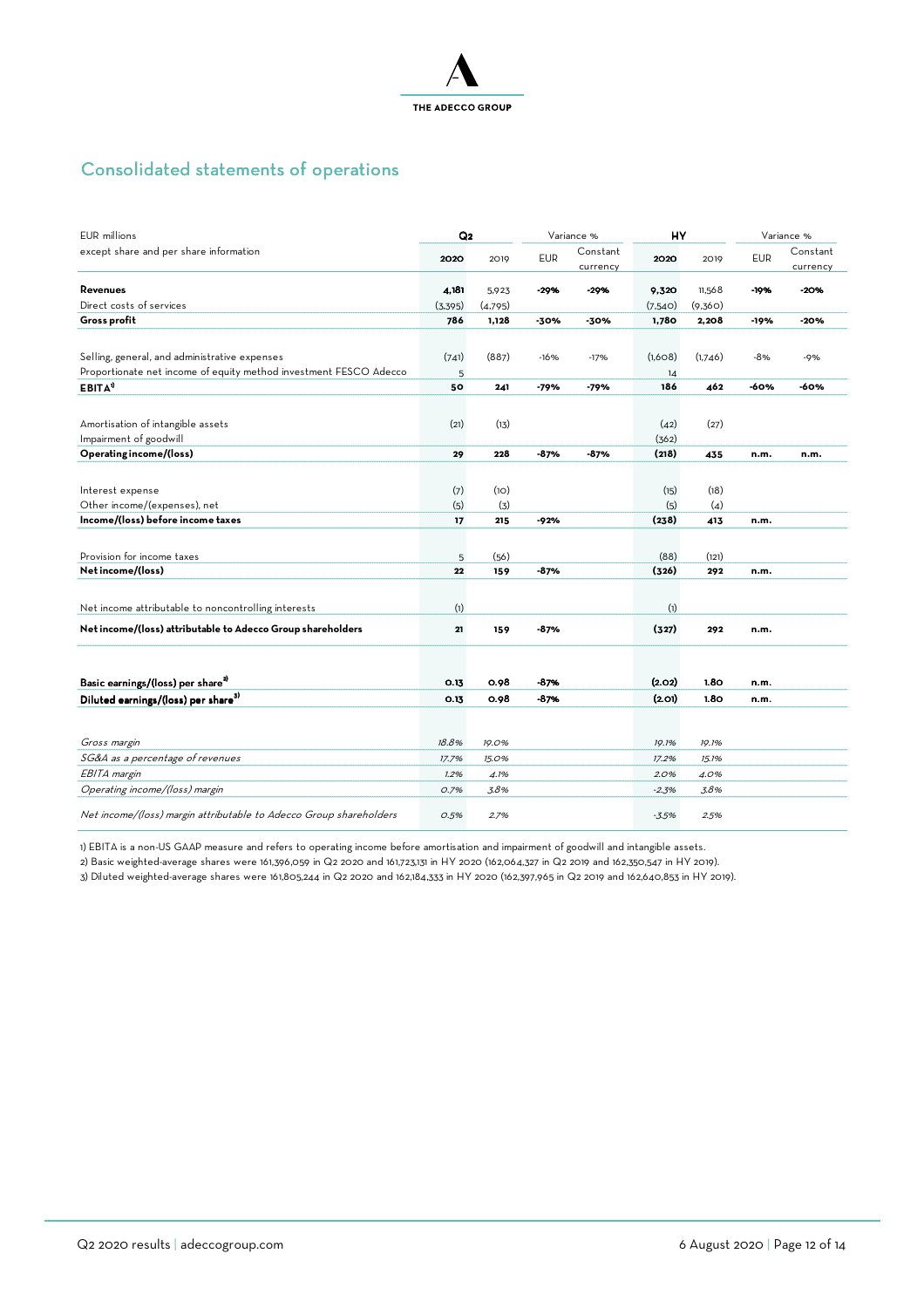

## Consolidated balance sheets

| EUR millions                                               | 30 June<br>2020 | 31 December<br>2019 |
|------------------------------------------------------------|-----------------|---------------------|
| Assets                                                     |                 |                     |
| Current assets:                                            |                 |                     |
| - Cash and cash equivalents                                | 1,498           | 1,351               |
| - Trade accounts receivable, net                           | 3,371           | 4,310               |
| - Other current assets                                     | 459             | 282                 |
| Total current assets                                       | 5,328           | 5,943               |
| Property, equipment, and leasehold improvements, net       | 308             | 318                 |
| Operating lease right-of-use assets                        | 463             | 432                 |
| Equity method investments                                  | 100             | 83                  |
| Other assets                                               | 668             | 617                 |
| Intangible assets, net                                     | 292             | 332                 |
| Goodwill                                                   | 2,449           | 2,846               |
|                                                            |                 |                     |
| Total assets                                               | 9,608           | 10,571              |
|                                                            |                 |                     |
| Liabilities and shareholders' equity                       |                 |                     |
| Liabilities                                                |                 |                     |
| Current liabilities:                                       |                 |                     |
| - Accounts payable and accrued expenses                    | 3,586           | 4,106               |
| - Current operating lease liabilities                      | 187             | 196                 |
| - Short-term debt and current maturities of long-term debt | 170             | 172                 |
| <b>Total current liabilities</b>                           | 3,943           | 4,474               |
|                                                            |                 |                     |
| Operating lease liabilities                                | 302             | 265                 |
| Long-term debt, less current maturities                    | 1,847           | 1,577               |
| Other liabilities                                          | 379             | 307                 |
| <b>Total liabilities</b>                                   | 6,471           | 6,623               |
| Shareholders' equity                                       |                 |                     |
| Adecco Group shareholders' equity:                         |                 |                     |
| - Common shares                                            | 1O              | 10                  |
| - Additional paid-in capital                               | 574             | 580                 |
| - Treasury shares, at cost                                 | (99)            | (66)                |
| - Retained earnings                                        | 2,921           | 3,629               |
| - Accumulated other comprehensive income/(loss), net       | (278)           | (213)               |
| Total Adecco Group shareholders' equity                    | 3,128           | 3,940               |
| Noncontrolling interests                                   | 9               | 8                   |
| Total shareholders' equity                                 | 3,137           | 3,948               |
| Total liabilities and shareholders' equity                 | 9,608           | 10,571              |